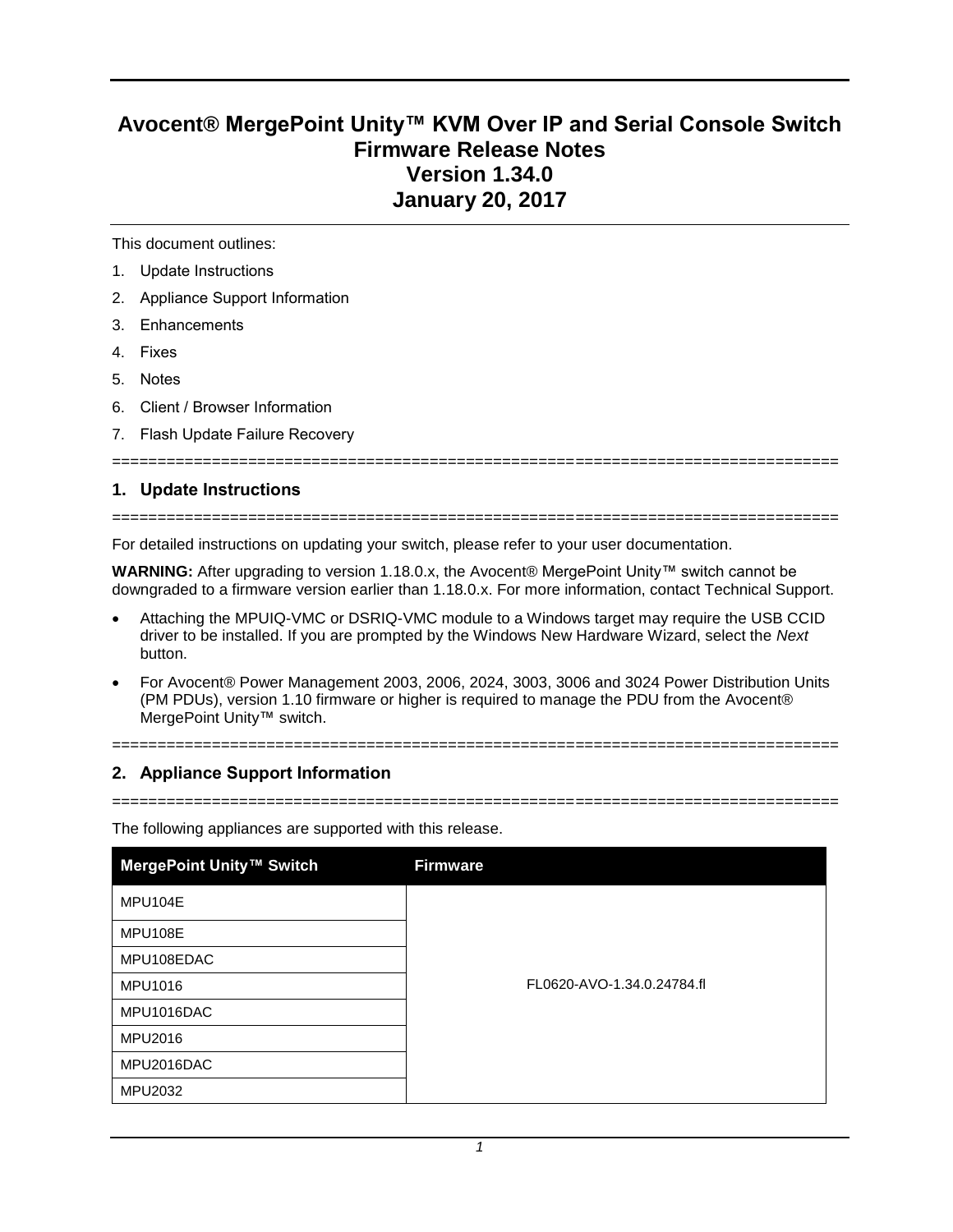| MergePoint Unity™ Switch | <b>Firmware</b>            |
|--------------------------|----------------------------|
| MPU2032DAC               |                            |
| MPU4032                  |                            |
| MPU4032DAC               | FL0620-AVO-1.34.0.24784.fl |
| <b>MPU8032</b>           |                            |
| MPU8032DAC               |                            |

**NOTE:** For CentOS targets, use a single or dual mouse cursor with AMS disabled.

# **3. Enhancements**

================================================================================

================================================================================

- Customizable login banner in the On-Board Web Interface (OBWI)
- Firefox browser Version 48 support
- OBWI session sharing (12 sessions max)
- DES and 3DES ciphers removed from Port 443 (OBWI)
- Improved product security

## **4. Fixes**

================================================================================

================================================================================

- L3 #487234-405108972: KVM viewer does not pass '> <' key (German keyboard)
- L3 #487234-612094764: TLS 1.0 protocol enabled on Port 443 (OBWI)
- Remote OBWI does not start KVM session in PS2 cascade appliance configuration
- "Forgot password?" link on the local port OBWI login page appears too briefly after the user has entered invalid credentials
- Untranslated string "Local Port Virtual Media Session Settings" on the OBWI Local Port UI page

================================================================================

# **5. Notes**

================================================================================

- OBWI: The encryption level for the keyboard/mouse must be set to AES. The encryption level for video and virtual media must be set to AES or None. The next firmware release will remove DES and 3DES from the encryption menu options as those ciphers are no longer supported.
- Firmware version 1.32 or higher is required to support the JAVA 8-based Avocent® DSView™ management software, version 4.5. SP5 (Service Pack 5) or higher, and Avocent® MergePoint Unity™ switch plug-in, version 1.32.
- Compatible with JAVA 7-based DSView™ software from version 4.5.0.108 to 4.5.0.247.